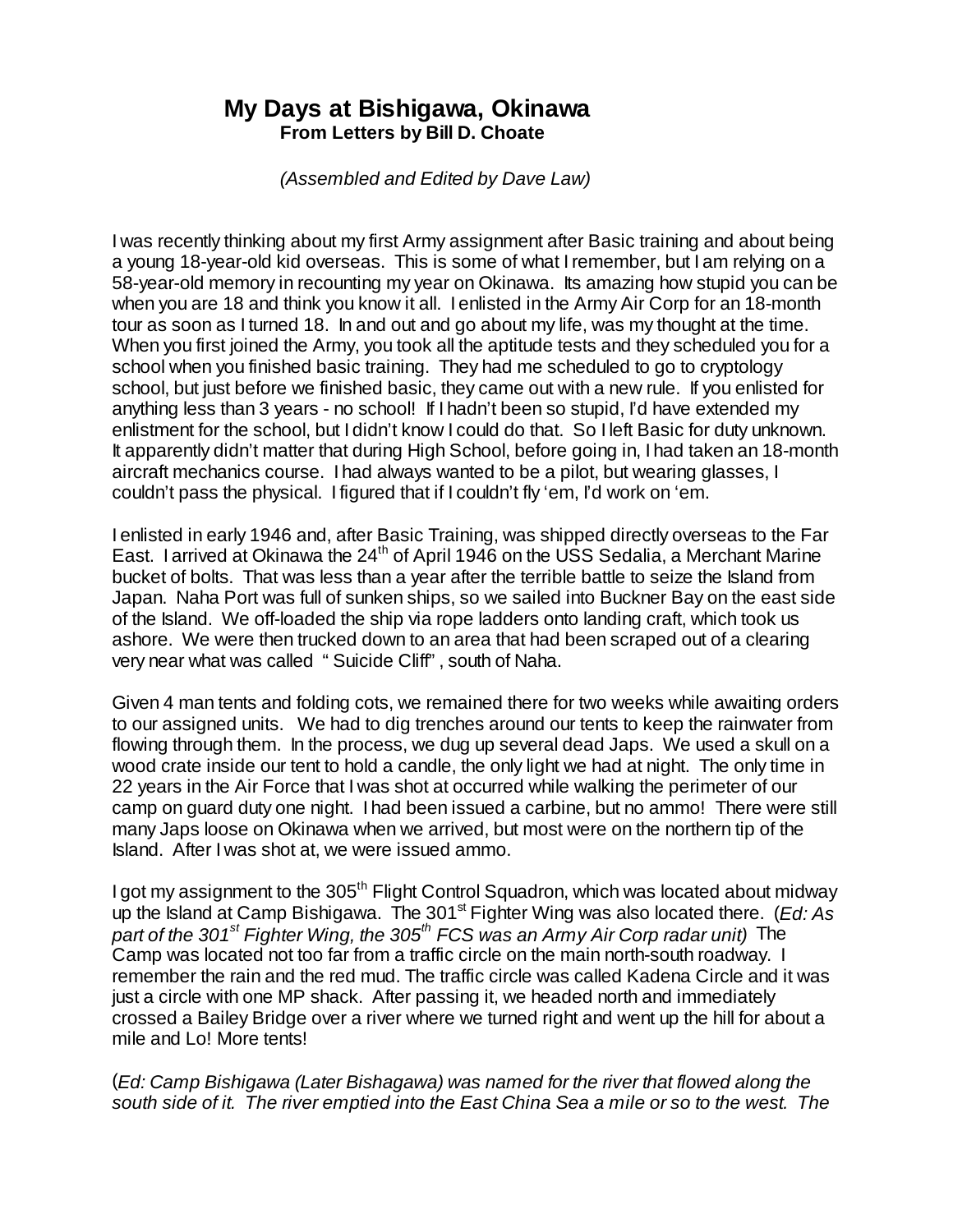*camp was located on a plain located between the Bishigawa and another stream which joined the Bishigawa near the Bailey Bridges.)*

Strange to find out the name of that river after all these years. This river is where we got all our water. All the time I was there, we drank brown water, half-and-half with chlorine. The only way we could stand to drink it was to hold our noses. It was easier when it was very cold, but there were no refrigerators. I don't think I ever saw anything cold except the beer and coke in the Camp beer garden, when they finally got it opened.

At Bishigawa, we lived in tents with wood floors until we got Quonset huts built about 2 months later. My hut backed up on a cliff overlooking the river. We were there a month before we got a shower, and then only because we built our own (cold water only!). Our electric supply for our huts was a small generator that you could put in the back of a weapons carrier or jeep. It was always running out of fuel.

I found an old washing machine tub and rotor, so I made a washing machine out of it. I mounted it on one end of a sheet of plywood, put a jeep transmission and an electric motor on the other end and, using parts I made on the motor pool lathe, got it to work.

We were all raw recruits and there were a bunch of  $2^{nd}$  Lt.'s there who mostly flew P-47's out of Yontan Airfield. When my group arrived, they lined us up and, going down the line, said; "You are a scope dope, you are a traffic controller, you are a radar mechanic, etc." With no training at all! I immediately became an Air Traffic Controller! I remained one for about a month, working up on Radar Hill (*Ed: Yontan Mountain*). Later, the C.O. called me in and asked if Id like to take over the maintenance of the Squadron's L-5 at Yontan Airfield. The L-5 was a two place Stinson with a 165hp engine that the unit kept for all the 2<sup>nd</sup> Lt.'s to get their required 4 hours flying time each month. Naturally I jumped on it.

Yontan Airfield was a few miles north west of the Camp. Our L-5, and another unit's L-4 that was maintained by a T/Sgt., were kept on the opposite side of the runway from the hangers. Except for the Control Tower, we were alone over there.

Every morning Id check a jeep out of the Motor Pool, drive out to Yontan Airfield and do a daily check on the L-5 and any necessary work. If it was nice, or if I was expecting some Lieutenant to be flying, I'd stick around and hope to get an invitation to go flying. Flying around the Island, I'd see all these sunken ships very near the surface. My first thought was that they were Jap ships sunk during the taking of Okinawa. Turned out to be our ships that were sunk by the Kamikaze fighters or during the bad typhoon in Oct 1945. These pilots taught me how to fly, but would not let me takeoff or land. I'd fly the L-5 while they took pictures or just did some sight seeing.

If it was raining they wouldn't be flying the L-5, so after checks and maintenance, I had the rest of the day off. I'd take the jeep and go exploring, usually stopping by the tent to pick up a friend. Well, the Adjutant  $(1<sup>st</sup> Lt.)$  found out that I had all this spare time and wanted to assign me to another job, in addition to the L-5. Major Fisher, the CO, vetoed that idea and the Adjutant was forever pissed at me. He did everything he could to make it miserable for me! I had worked on the L-5 for about 6 months when Lt. Stoop made a very hard landing one day and busted a couple of stringers. The plane was condemned and I was out of a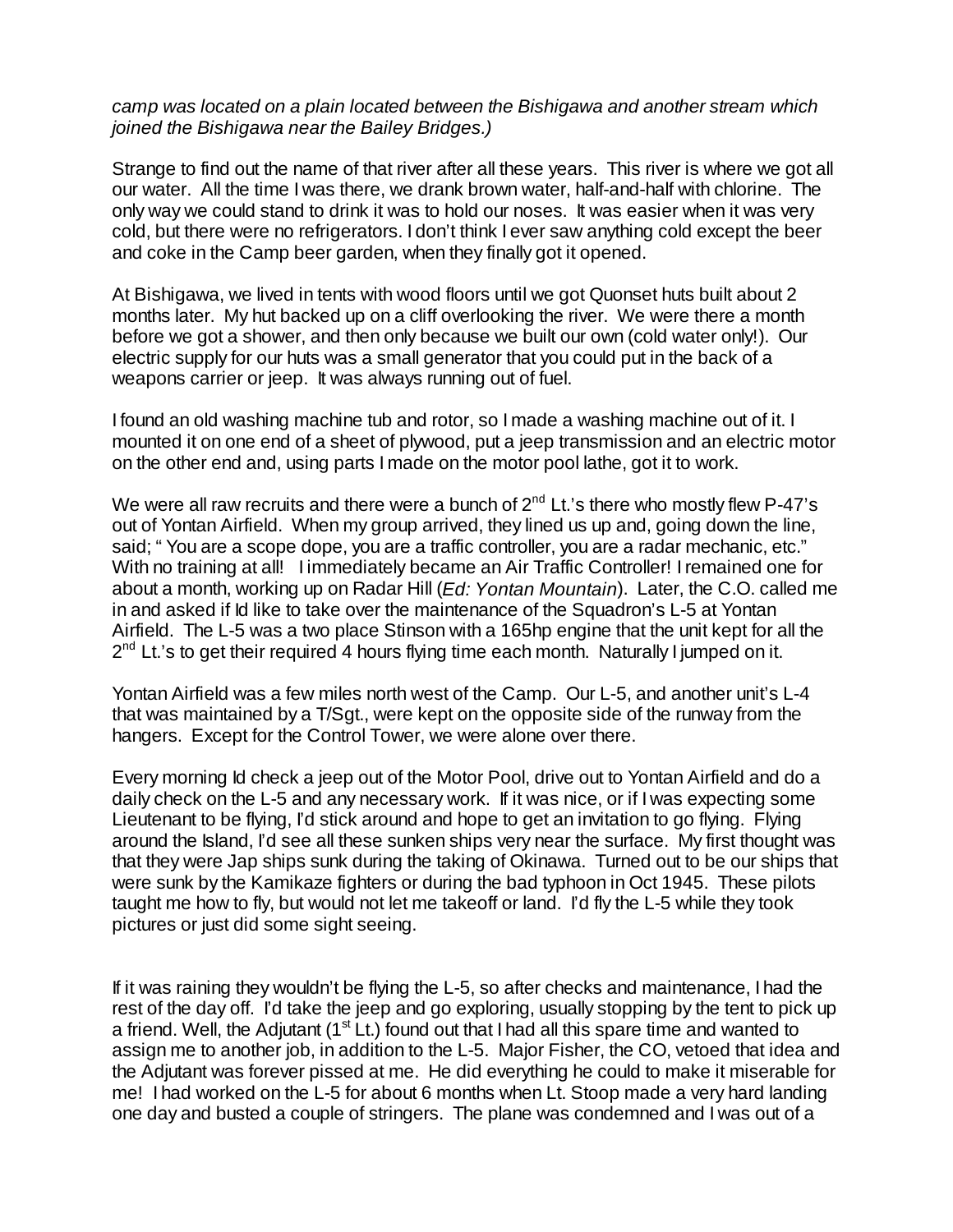## job!

The Adjutant now had his chance! He put me on guard duty (6 on 24 off) on Radar Hill. My guard shack was about 100 yards down a rather sharp incline below the radar buildings, which were also Quonset huts. The roads were all (*crushed*) coral. It was a "no mind job" and I hated it, especially the midnight to 6 AM shift. It was hard to keep awake and there were bats flying all over the place. I'd just sit there in the dark (no electricity) on the stool with my carbine between my legs and stay awake. When I talked to the Adjutant about getting back into radar, I found out what his bitch was with me. He said, "No", I'd just get you trained again and then you'd get transferred to another job. Sorry, you are stuck here as a guard until you leave!"

Unless I recognized them, I had to stop everyone and check their ID. Now, no one wanted to come to a full stop because going up that steep hill on the coral road made it hard to get started again. If I recognized them, I could just wave them through. I finally got to know everyone who came through, but the mind is a funny thing. For some reason I could never recognize the Adjutant, or even remember his name, until he came to a full stop. The Adjutant complained several times about my not recognizing him. "You know who I am just wave me through!" "Sorry Sir! I have to check your ID if I don't recognize you and, for some reason, I can't be sure it's you until you come to a full stop." Within two weeks I was pulled off guard duty and reassigned to the Motor Pool.

It was sometime around the middle of July 1946 when the 305<sup>th</sup> Fighter (*sic*) Control Squadron became the 623rd Aircraft Control and Warning Squadron. (*Ed: The 305th Flight Control Squadron became the 623rd Aircraft Control and Warning Squadron on July 2,*  1946.) Sorry, but I can't tell you much about the 305<sup>th</sup>. I don't know why I even remember the designation. I was 18 years old and wondering what in the hell I was doing in this mud hole. The historical aspects of the unit never entered my mind.

When we were assigned from the tents to the Quonset huts, our bunks were the regular GI folding cots with hanging mosquito nets. After we'd been there about 6 months, and I'd learned how to scrounge, I located a couple of hospital beds (almost size) at the Naval Area. I brought them back and hid them near the huts.

 A buddy, Lloyd Leabo, was always complaining about the cots. He was on duty at the time, so I pulled everything off his bunk and cut away all the canvas. Then, criss-crossing it with string, I put his bunk back together. He was in the habit of coming in from work and plopping down hard on his bunk. He was 6'3" and weighed about 220 pounds. He came in and hit the sack and went all the way through. He was pissed! Lloyd jumped on my bunk and split it out completely. He was about to start on me until I took him out and showed him our new bunks. So, someone inherited a couple of good bunks after we left.

Some other things about Bishigawa. We had a baseball diamond graded out on a lower plane than our huts. Not too far from the Mess Hall, we had a Red Cross Club, called the Buzz-In Club. Two Red Cross women ran it. They were the only white women I saw while I was there. Behind the club were two trailers where we could develop and print our own film. We got paid in Script Yen - 15 Yen to the Dollar. The only place we had to spend any money was a Quonset hut PX. Everything was on one side and you went through in a line along the other side and pointed out what you wanted. Open only from Noon to 1 PM, you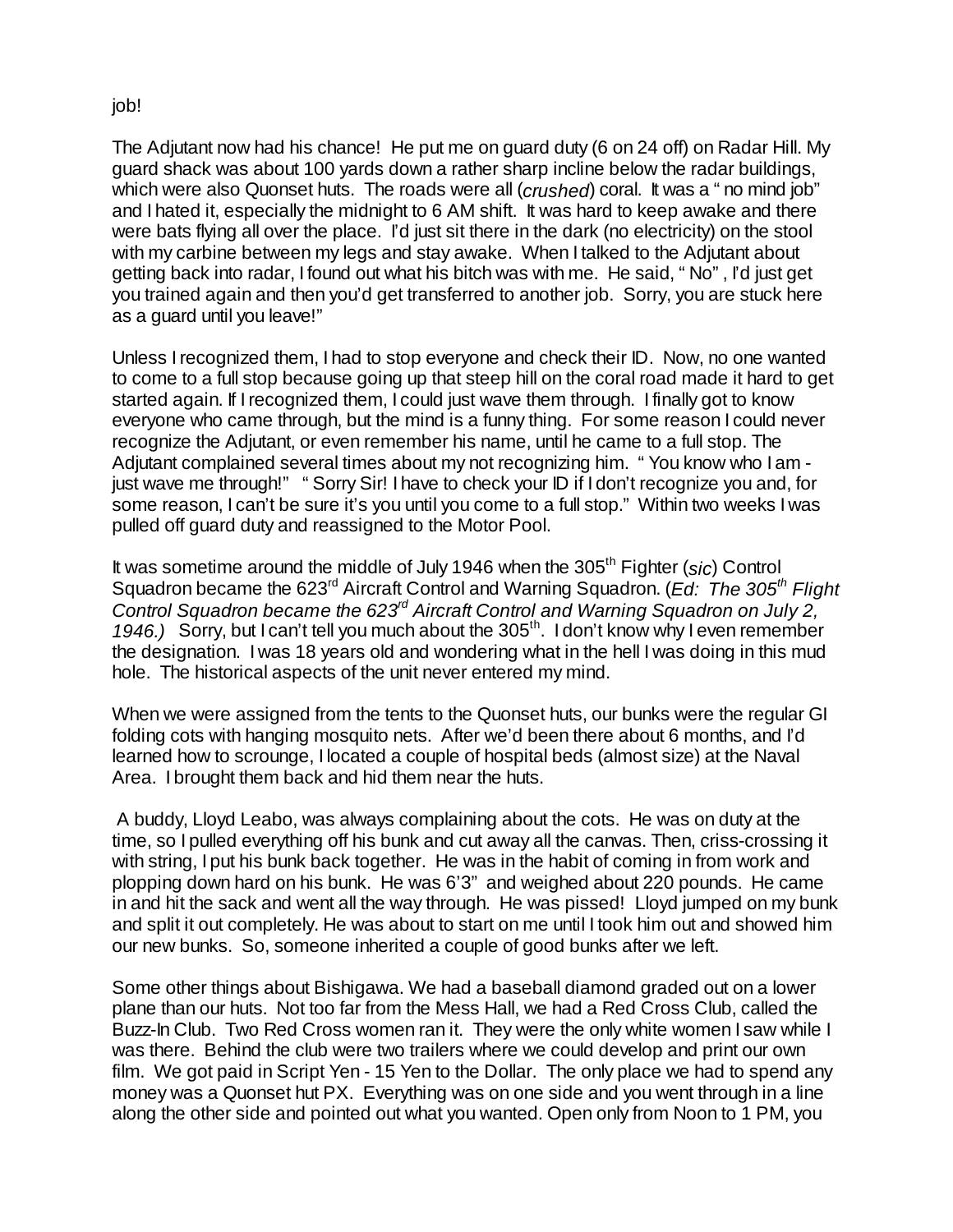could get stale chocolate bars, cigarettes (5 Yen a carton) and limited other choices. We had ration cards for cigarettes, limit one carton per week. I didn't smoke at the time, so towards the end of the month Id buy a couple of cartons of cigarettes for 5 Yen each (33 Cents) and sell them to the Okinawans at a Dollar a carton. Then I'd buy some more, etc. and I'd have enough to get in a penny-ante poker game. I usually won enough to keep me going until payday.

There was a swimming hole at the river where we used to go, but I can't remember just were it was located. There were three guys that got polio and one died. His name was Captain Force. We quit using the swimming hole after that. We had a beach on the Pacific side of the Island that was called Ishikawa, if I am spelling it right. I never saw the name in writing. (*Ed: You are correct*) It was the Enlisted beach. The Officer's beach was further down and I don't remember what it was called.

We had a Buck Sergeant and some other NCO's in the hut next mine. On payday night they would go to the beer garden to buy several cases of beer and would then proceed to hang one on. St Hall had a Thompson submachine gun hidden in the wall between the outside metal and the inside liner of his Quonset. When he got drunk, he'd take the Thompson out to the cliff overlooking the river and cut loose with a full magazine. Then he would run and hide the gun before the 1<sup>st</sup> Sgt. showed up. We put up with that for a couple of months. Then one night he got drunker than usual and lined us all up outside the Quonsets and began calling us a bunch of "slanty eyed Japs", saying he was going to shoot us all. He was crying all the while. He was 4 or 5 years older then the rest of us and had been in combat through several Island campaigns. We finally talked him out of shooting and the next day we found his Thompson, disassembled it, and threw it over the cliff into the river. It is probably still there. Hall was shipped out shortly after that episode. He was a nice guy when he was sober!

An interesting event happened one Monday morning while I was still working on the Stinson airplane. A staff car pulled up to the L-5 with a Captain driving. There was a short stocky officer in the back seat who got out and asked me if I did all the work on the plane. I couldn't see any insignia to tell me his rank. He had me do a "walk around" with him, checking the prop and the leading edges of the wing. He kept asking me if this dent and that dent, etc. was there last week. I told him that everything appeared to be the same as when I started working on the plane 3 or 4 months before. The plane had a logbook and everyone was supposed to check the log to find out if it was ready to fly before using it. After flying, they had to enter their name, date, time and time in the air into the log. I had grounded the plane over the weekend because it was due a complete inspection. He asked me who flew the plane Saturday afternoon. I told him that, as far as I knew, no one had flown it, because I had grounded it and there was no entry. He thanked me and left. I don't think I saluted him. When he was gone, the T/Sgt. that maintained the L-4 near me, came over and asked if I knew who that officer was. When I told him, "No", he said that he was General Whitehead, Commanding General of the 8<sup>th</sup> Air Force, head of all Army Air Corps on the Island!

Talking later with some Lieutenants who came out to fly, I found out what had happened. Gen. Whitehead's family had not yet arrived, but his family quarters were nearly competed.

 On Saturday afternoons, he would sit on his new back porch flying a box kite. It seems that on Friday night, some of the officers at the Officer's Club got to talking about the box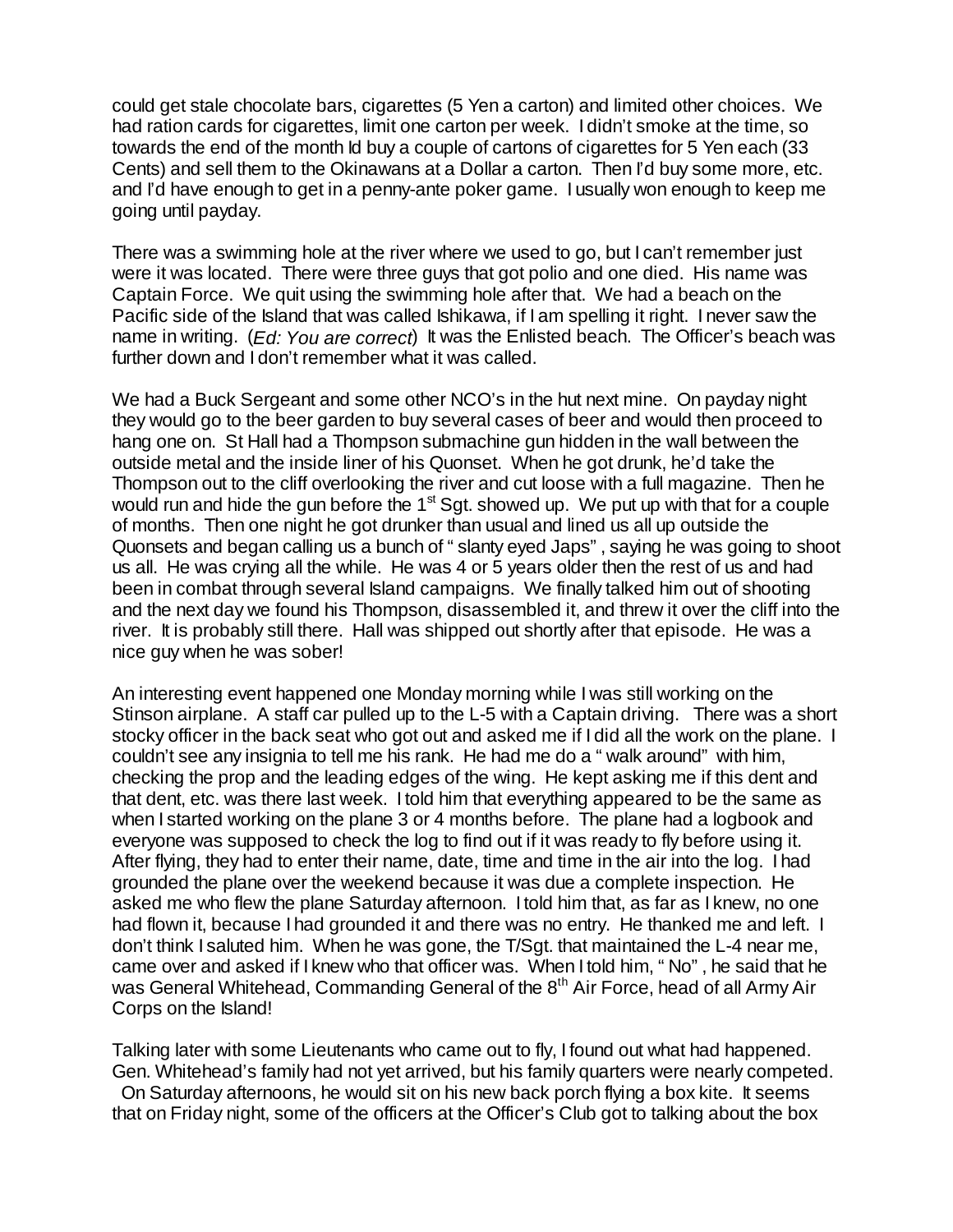kite. On a bet, Lt. Stoop (the same Lt. Stoop that would wreck my airplane and put me out of a job) said that he would knock the kite out of the sky. There were four L-5 Sentinels on the Island. There were three at Kadena AB and there was mine was at Yontan. Lt. Stoop did use my L-5 and, needless to say, did not make an entry in the logbook. As far as I know, Gen. Whitehead never found out who knocked his box kite out of the sky - but he was pissed!

Anyway, the Motor Pool assignment wasn't bad. I did not have an Air Corp career in mind, so I didn't mind the Motor Pool for the rest of my tour. I ran the electrical department with an assistant to help me. I was more or less my own boss as long as I kept the vehicles running. The workweek everywhere was 5 days a week until sometime in the fifties. You either stood inspection on Saturday morning or you worked your job. On Saturdays, come noon, Id make sure there was a usable jeep in my department that would not run because of a missing rotor in the distributor. After lunch I'd stop by the Motor Pool, replace the rotor and drive by our hut to pick up a couple of buddies. We'd spend the rest of the day boon docking, exploring caves or any other place we found interesting. Never did get caught at it.

I would always take the test drives up toward radar hill. There was a narrow road about a mile up that turned off to the left, went through an old Jap emplacement, and came back to the Camp near the Motor Pool. One day I wrecked a jeep up there on a test drive. I just rolled it over. I walked back to the Motor Pool, thinking I would just leave it there, because there was talk about making you pay for a jeep if you wrecked it. The only damage it did to the jeep was to break off the windshield. It was the only jeep in the Motor Pool that had a good windshield. I changed my mind and got the guy that drove the wrecker to go with me and we went back to the site. The jeep was upside down. We turned it onto its wheels, started it up and it smoked like hell. The smoke cleared up, so I drove back to the Motor pool, and cleaned all the oil off the hood and the engine. I never said a word except to a couple of buddies - everything back to normal.

One day, Leabo and I were on the beach and there was a derelict LST about 150 (*yd/ft?)*  off the beach and we decided that we'd swim out to it. I don't know if it was left over from the '45 landings or washed up by the bad typhoon in Oct '45. Anyway, we stripped down completely bare, as there was no one in sight, and started out. The water was so shallow that by the time we got to the ship, we were only knee deep in the water. We climbed aboard and started looking though the ship. Nothing there. When we got ready to leave, we looked back at the beach and there must have been 30 men, women and children where we'd left our clothing. We were bare-ass naked so we waited. After about 30 minutes, they still hadn't left so we did the only thing that we could. We waded back as if they didn't exist, put on our clothes and walked away. Not a word from anyone.

Once we found a stack of P-38 drop tanks, so we took one, split it in half down the center, and widened it. We found a little horizontal 4 cylinder engine (like a VW, except smaller), found a prop somewhere and we made us a boat. When the tide was in the river was pretty wide below the Bailey Bridge. We'd take a box of hand grenades, go to the middle of the river and pull the pin and toss the grenade into the river. Then we would scoop up the fish. All kinds of fish. Some blowfish, one very strange, about 15 inches long and had upper and lower teeth just like a human. (*Ed: Possibly a Parrot or Triggerfish*) When we had enough, we'd take the edible fish back to the Squadron area and have a fish fry for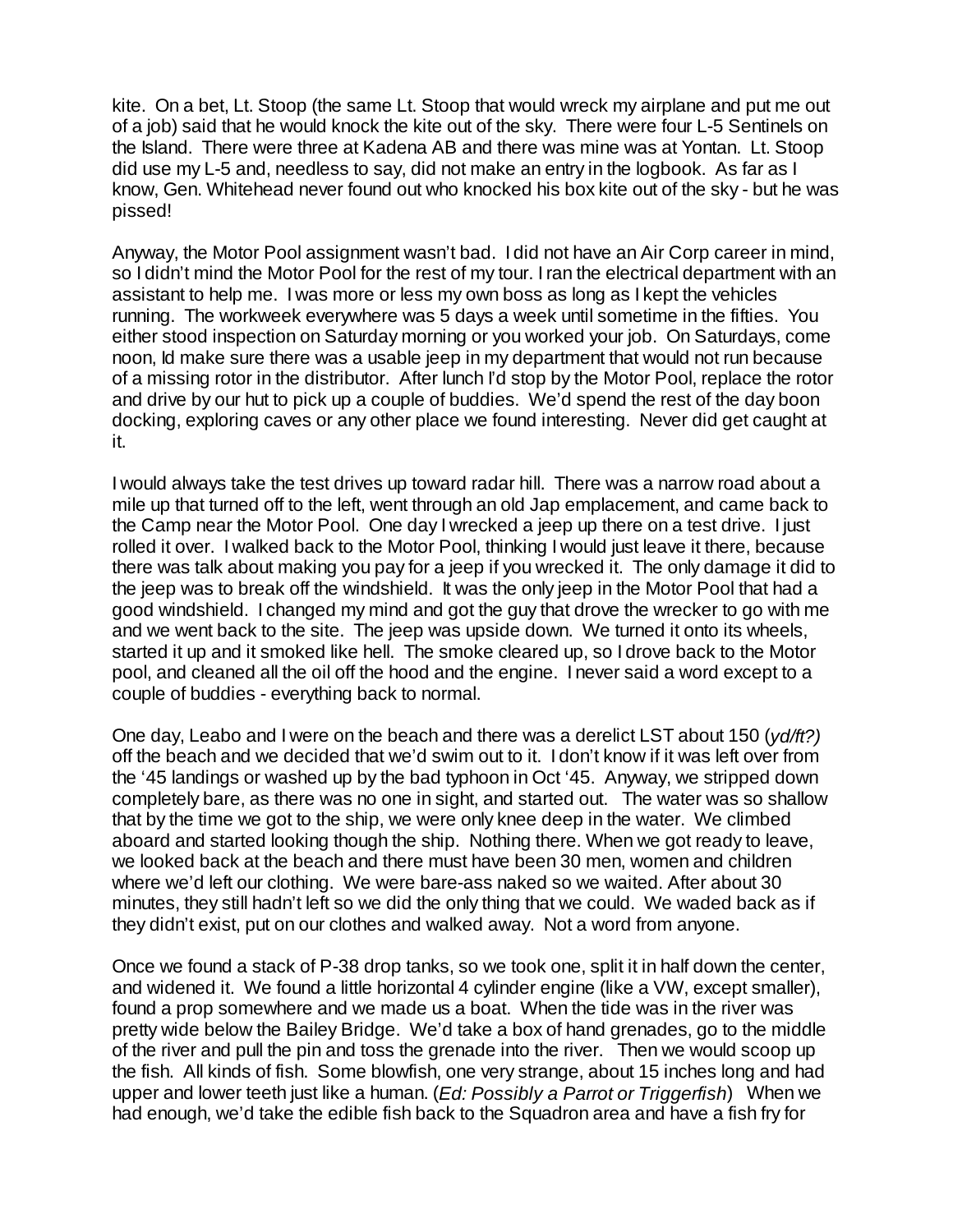ourselves and anyone else that wanted to participate.

A couple of other guys built a boat and went to sea. The tide came in (*?*) while they were out (maybe a mile out) and they got stranded on a reef. Had to be rescued by Air/Sea Rescue.

I only got to Ie Shima one time. Air Sea Rescue ran a bunch of us over one Sunday. The only time I came near getting seasick. We visited Ernie Pyle's monument, looked at Chocolate Drop Hill and went back to Naha. I don't remember even seeing any other people on the island.

We always had a shortage of parts, especially batteries. I had everyone on the look out for wrecked jeeps. When I heard there was one on the side of a road, I'd take off with the toolbox and strip the wreck of all usable parts. I worked in the Motor Pool until the end of my assignment on Okinawa.

Some of my friends and names that I remember were Thomas B. Harn from Tampa Florida. Tom has passed away. Harvey L. Haugrud from Barnesville, Minn. He's still there. Lloyd P. Leabo from Phoenix. Lloyd died of cancer caused by asbestos in 2002. Dean C. Wilson from Independence, KS. He never left the area, is retired and living on a farm about 30 miles from Independence. I remember a guy named Workman from Oregon. Probably the other names are deep in my memory but need some jogging to bring to the surface. Major Fisher, our CO, and Lt. Stoop, come to mind right now.

I mentioned Yontan, where I worked on the L-5. This was a Japanese Zero fighter base and we had P-47's there. There was a row of P-47's lined up near the hangers, all their props curled back. The runway was fairly short. At the end of the runway was the coral road you used going to the hangers. Then there was a deep pit where they had dug out the coral for the roads. At the far side of the pit, there was a big coral rock sticking up. If a pilot touched down too far down the runway to get stopped and went off the end of the runway and cleared the road, he had the pit in front of him and if he could avoid it, the rock on the far side. One of the pilots didn't avoid it. We had two or three of our pilots all killed in day. I'm a little fuzzy on that. One of the pilots killed in a P-47 accident was my Motor Pool Officer. The Captain that replaced him as my Motor Pool Officer was a pretty nice guy.

I was assigned to the Motor Pool about the last 3 months that I was at Bishigawa. I had several Jap prisoners working for me. The most amazing thing was, not one of them were combat soldiers that had fought the Americans! They, like all the other prisoners, were either "cooks" or "truck drivers". Years later, I heard the same story from other ex-military Japanese at Yokota AB. The Jap troops must have been well fed and had plenty of trucks to get around in! After I retired, I got to know a Jap Zero pilot, - but that is another story. I had just one Okinawan working for me in the Motor Pool. I separate the Okinawans from the Japanese. I know that the Japs looked down on the Okinawans as second class citizens, the same as a civil war white from Georgia did a black man. The Japs took anyone they could find into their Army as laborers. I asked on old Okinawan man what he was doing during the invasion, how did he avoid all the shelling? He said he spent his time in one of the tombs, reading "Gone with the Wind". I don't know if he was serious or not, but he spoke very good English.